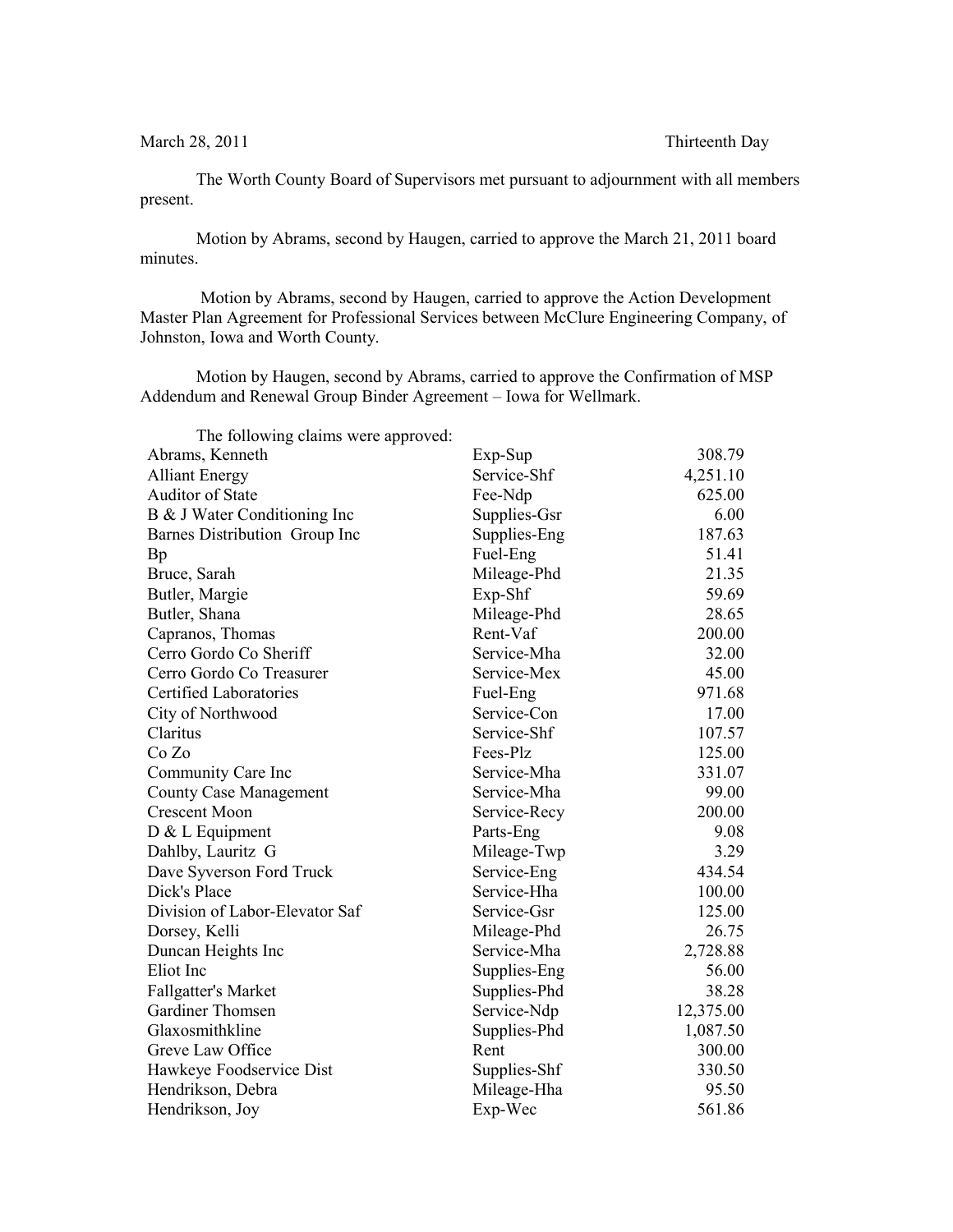| Hoiseth, Tarah                       | Mileage-Hha                | 16.00     |
|--------------------------------------|----------------------------|-----------|
| Huebner, Cheryl                      | Mileage-Phd                | 66.90     |
| I Wireless                           | Service-Shf                | 717.77    |
| 135/105 Welcome Center Inc.          | H/M Tax-Org                | 3,378.24  |
| Ingersoll, R Michael                 | Exp-Shf                    | 67.68     |
| Iowa Law Enforcement Academy         | Edu-Shf                    | 1,210.00  |
| Isac                                 | Edu-Sup                    | 130.00    |
| Isac Group Health                    | Health Ins Prem            | 42,717.00 |
| Isaca                                | Edu-Aud                    | 280.00    |
| Johnson, Hal                         | Rent                       | 940.00    |
| Low's Standard                       | Fuel-Asr                   | 34.44     |
| Madson, Dennis E                     | Mileage-Twp                | 3.29      |
| Manly Junction Signal                | Service-Phd                | 304.60    |
| Marshall & Swift Inc                 | Supplies-Gsr               | 15.24     |
| <b>Mason City Business Systems</b>   | Service-Trs                | 200.09    |
| Mental Health Center                 | Service-Mha                | 4,380.15  |
| Mireles, Sandra                      | Mileage-Mha                | 512.60    |
| Mueller, Dean A                      | Exp-Con                    | 20.00     |
| Napa Auto Parts                      | Supplies-Eng               | 58.19     |
| Niacog                               | Service-Tra                | 590.20    |
| Nive Services Inc                    | Service-Mha                | 2,391.66  |
| <b>Northland Custom Interiors</b>    | Service-Cap                | 4,722.84  |
| Northwood Anchor                     | Service-Phd                | 408.00    |
| Northwood Electric Inc               | Service-Gsr                | 421.48    |
| Northwood Lumber                     | Project-Cap                | 32,272.00 |
| Northwood True Value                 | Supplies-Con               | 1,179.84  |
| Nuss Truck & Equipment               | Parts-Eng                  | 23,905.87 |
| Oleson, Cory                         | $Exp-Shf$                  | 67.68     |
|                                      | Service-Mha                | 578.40    |
| <b>Opportunity Village</b><br>Paetec |                            | 13.32     |
|                                      | Service-Eng                | 62.51     |
| Parmley, Jerry                       | Mileage-Vaf<br>Service-Mex |           |
| Pathology Associates                 |                            | 4,800.00  |
| Polk County Sheriff's Office         | Service-Att                | 18.06     |
| Precision Delta Corporation          | Supplies-Shf               | 374.70    |
| Pritchard's of Northwood Inc         | Service-Shf                | 482.72    |
| Qwest                                | Service-Eng                | 1,003.19  |
| Reindl Repair                        | Service-Shf                | 696.39    |
| Rollins, Sarah                       | Mileage-Hha                | 66.00     |
| Sanofi Pasteur Inc                   | Supplies-Phd               | 645.55    |
| <b>Sleuth Software</b>               | Edu-Shf                    | 225.00    |
| South Minnesota Lubes                | Supplies-Eng               | 1,546.42  |
| <b>Staples Credit Plan</b>           | Exp-Phd                    | 118.58    |
| Stayner, Marilyn                     | Exp-Shf                    | 86.02     |
| <b>Tractor Supply</b>                | Parts-Eng                  | 356.90    |
| <b>U S Postal Service</b>            | Postage-Rec                | 176.00    |
| Us Cellular                          | Service-Asr                | 29.12     |
| Verizon Wireless                     | Service-Mha                | 809.52    |
| Visa                                 | Exp-Shf                    | 1,618.23  |
| Von Klein Stein Working Dogs         | $K-9-Shf$                  | 10,000.00 |
| Webster Co Auditor                   | Rent-Cta                   | 80.02     |